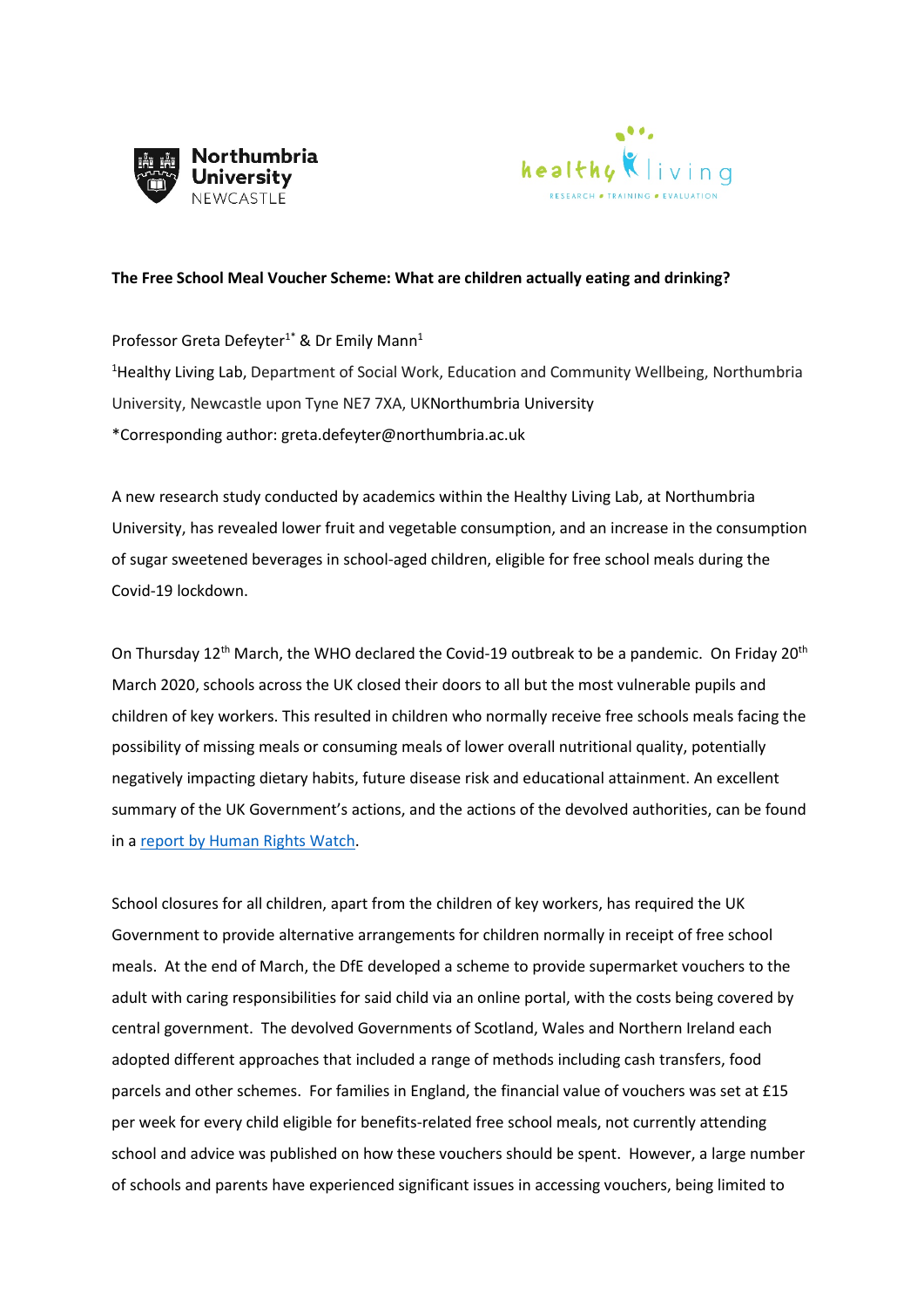certain supermarkets, shops refusing to accept vouchers and the length of time taken to receive vouchers, and th[e Food Foundation estimates](https://foodfoundation.org.uk/new-food-foundationsurvey-three-million-britons-are-going-hungry-just-three-weeks-into-lockdown/) that 200,000 children have had to skip meals. In terms of the continuation of support across the school summer holiday there are differences between England and the other devolved UK nations. As at 29<sup>th</sup> May 2020, the DfE has only committed to the originally planned £9M funding for holiday provision, across a limited number of areas, despite [academics,](https://blogs.bmj.com/bmj/2019/10/23/holiday-hunger-the-government-must-remove-the-inequalities-in-childrens-access-to-holiday-clubs/) [parliamentarians,](https://feedingbritain.org/wp-content/uploads/2019/01/hungry-holidays-1.pdf) and [food campaigners](https://www.endhungeruk.org/2017/01/05/filling-holiday-gap/) having campaigned for yearround access to food and activities. [Northern Ireland has reported](https://www.education-ni.gov.uk/sites/default/files/publications/education/MINISTERIAL%20STATEMENT%20BY%20PETER%20WEIR%20MLA%2021%20MAY%202020.pdf) that the cost of continuing provision across the summer holidays is too expensive, and that cash transfers would cease at the end of June 2020; while some local authorities in Scotland are supporting holiday provision. However, the Welsh Authority has committed to continue funding of free school meals at a rate of £19.50 per child per week until the end of August 2020.

Generally, there is emerging evidence that the Covid-19 pandemic and lockdown has resulted in changes to dietary intake (Hubbub, 2020; Wall, 2020). Since lockdown, the Hubbub report (2020) found that 43% of respondents are worried about the extra cost of providing food for their household, and 31% of respondents state that they are not eating as much fresh fruit and vegetables as usual due to staying at home and limiting their visits to grocery shops. However, little is known about what children, who are in receipt of meal vouchers, are actually eating and whether their diet has changed as a result of the Covid-19 lockdown?

In order to investigate what children are eating, the research team conducted a study involving 57 nine-to- twelve year-olds who live with a parent/guardian who was using free school meal vouchers to purchase food. The children completed the 'Day in the Life Questionnaire' across six days; three consecutive days in the week prior to school closures and three consecutive days approximately two months following school closures. The Day in the Life Questionnaire has been used in a number of evaluations and asks a number of child-friendly questions on what, when and where children eat; physical activity, sleep etc. Following questionnaire completion, at each time point, parents returned their child's questionnaire to the research team in pre-paid envelopes. For the purpose of the current paper, only the key findings relating to diet will be discussed. For each child, the total food and drink intake, for each day and for each time point (pre- and post- school closures) was entered into a statistical analysis package. An overall total for each child's food and drink consumption across all three days, prior to and post-school closures was calculated. Data were subjected to statistical analysis to investigate potential changes in diet following school closures. All the following findings are significant at alpha 0.05 level. The preliminary findings show that children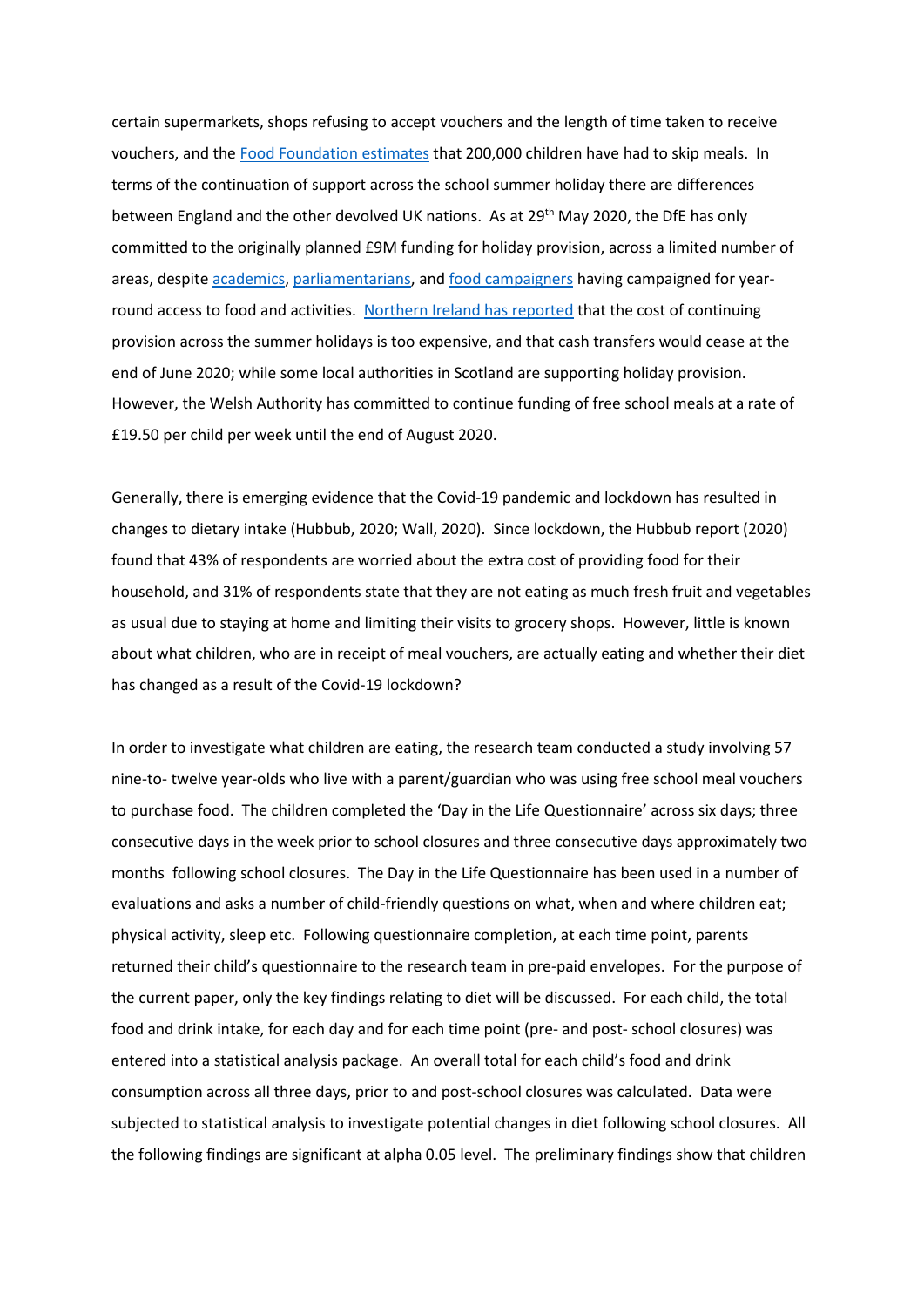are consuming significantly fewer portions of fruit following school closures; with an average intake of fruit across the three days, decreasing from just over 1 portion a day to an average of  $\frac{1}{2}$  a portion per day. Moreover, 45% of children reported that, following school closures, they did not eat any fruit on any of the three days on which they completed the questionnaire. Similar results were found regarding children's vegetable intake. Children's mean vegetable intake dropped from just over 2 portions of vegetables per day (when attending school) to an average of approximately  $\frac{1}{2}$  a portion per day. In addition, 55% of children reported that they consumed no fresh vegetables on any of the three days for which they completed the questionnaire. Conversely, the number of sugar sweetened beverages children consumed increased four-fold following school closures, with an average consumption of 2 servings per day. We also asked children about snack consumption. Children's consumption of crisps, chocolates and sweets increased from an average of 1 portion (e.g. one bag of crisps, one bar of chocolate, one small bag of sweets) across three days to an average of 6 portions across three days. Finally, we examined if, and how frequently, children skipped meals and whether there had been a significant change following school closures. Our data show that prior to school closures, approximately 25% of children skipped at least one meal a day, with breakfast being the most frequently skipped meal. Following school closures, this percentage increased to 35% of children skipping one meal a day, with 10% skipping more than one meal per day and families and children relied on snacks consisting of ultra-processed foods to ward off hunger.

The preliminary findings of this report are important as they clearly demonstrate that the free school meal voucher scheme operating across England is failing disadvantaged children in our society. Although the sample size in this study is small, an advantage of this study is that it utilises a repeated measures design with children acting as their own controls across the two time periods. This study provides clear evidence that the disadvantaged children tested in the current study are both skipping meals and consuming diets that are poor in terms of fruit and vegetable intake; eating more than the recommended number of ultra-processed snacks and drinking more than the [recommended intake of sugar sweetened beverages.](https://www.gov.uk/government/news/phe-urges-parents-to-cut-sugary-drinks-from-childrens-diets) This is hardly surprising as it is evident that households with children in the bottom two deciles, earning less than £15,860, would need to spend 42% of income (after housing) to meet the [Eatwell Guide costs](https://foodfoundation.org.uk/wp-content/uploads/2018/09/Affordability-of-the-Eatwell-Guide_Final_EMBARGOED-Version.pdf) . The additional £15 from food vouchers has not enabled households to move out of the risk of children experiencing food insecurity, especially at a time when household income is likely to have suffered. As this study captured the food intake of a sample of children whose parent / carer were able to access the food voucher scheme, these findings suggest that children of a parent / carer unable to access the